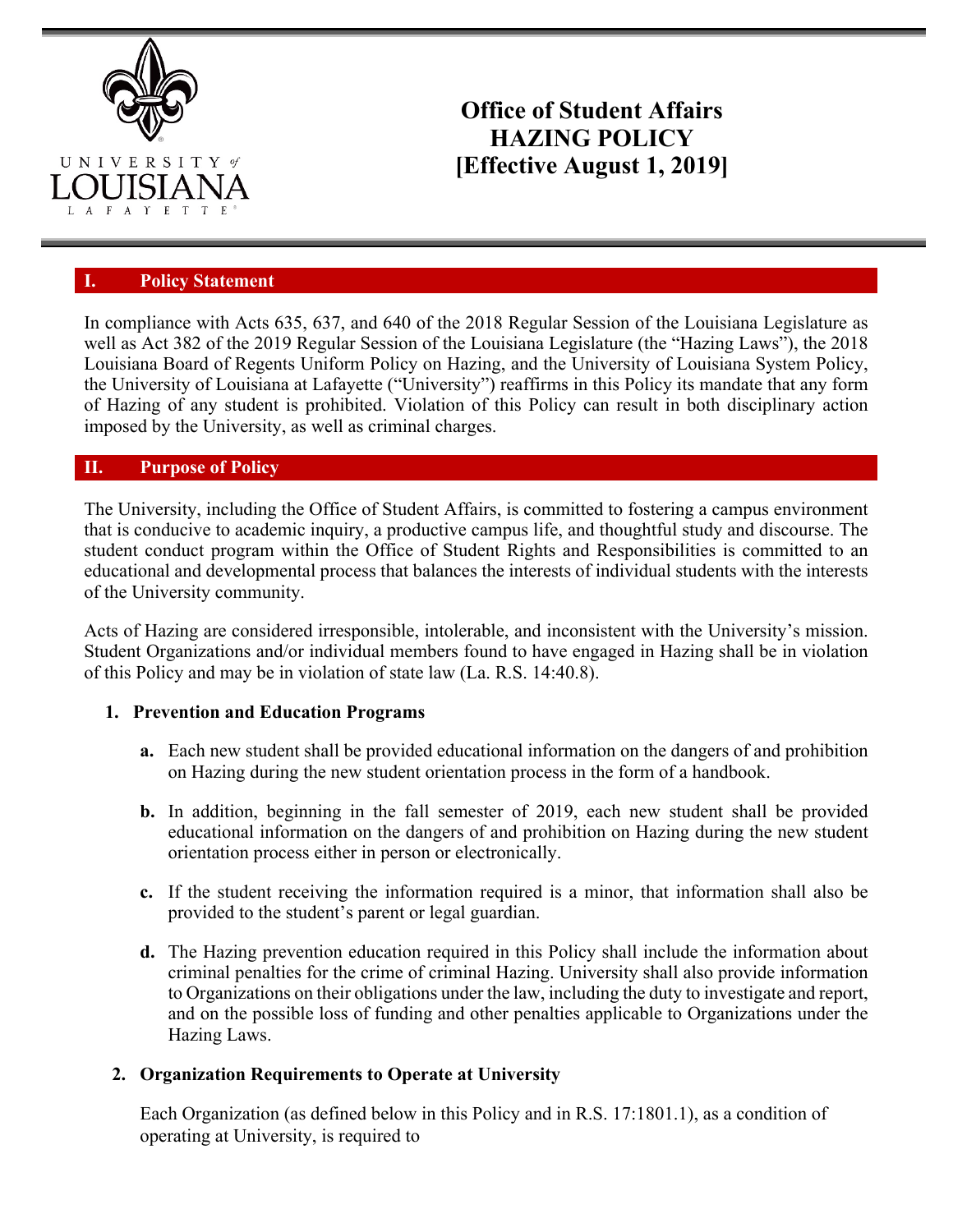- **a.** Adopt this Hazing Policy, and shall include possible University sanctions against the Organization in the event of a reported or confirmed hazing incident and have a policy that prohibits hazing.
- **b.** Provide annually at least one (1) hour of Hazing prevention education that includes education relative to the applicable Hazing Policies to all members, prospective members, and anyone who is employed by or volunteers with the Organization. The education may be provided in person, electronically, or both.
- **c.** Report annually to the University the students, employees, and volunteers who have received the education required with an attestation from each that they received that education.

#### **3. Reporting Requirement**

- **a.** It shall be the duty of all current and potential student Organization members and pledges to report immediately, in writing, any violation of this Policy to the Dean of Students, University Police, or Student Rights & Responsibilities.
- **b.** Any violation of this policy shall be investigated by the University and appropriate disciplinary action taken.

#### **4. Duty to Seek Assistance**

In accordance with the Hazing Laws, any person at the scene of an emergency who knows that another person has suffered bodily injury caused by an act of Hazing shall, to the extent that the person can do so without danger or peril to self or others, give reasonable assistance to the injured person.

#### **5. Consent**

Consent is not a defense. It is not a defense to prosecution of an offense that the person against whom the Hazing was directed consented to or acquiesced in the Hazing activity*.*

## **III. Applicability**

This Policy is applicable to and enforceable against all students, current and potential student Organizations, University alumni, and student Organization advisors.

## **IV. Definitions**

- **1. Hazing:** is any intentional, knowing, or reckless act, occurring on or off the campus of an educational institution, by one person alone or acting with others, directed against an individual that endangers the mental or physical health or safety of a student for the purpose of pledging, being initiated into, affiliating with, holding office in, or maintaining membership in any Organization whose members are or include students at the University of Louisiana at Lafayette, including but is not limited to:
	- **a.** The person knew or should have known that such an act endangers the physical health or safety of the other person or causes severe emotional distress.
	- **b.** The act was associated with pledging, being initiated into, affiliating with, participating in, holding office in or maintaining membership in any Organization.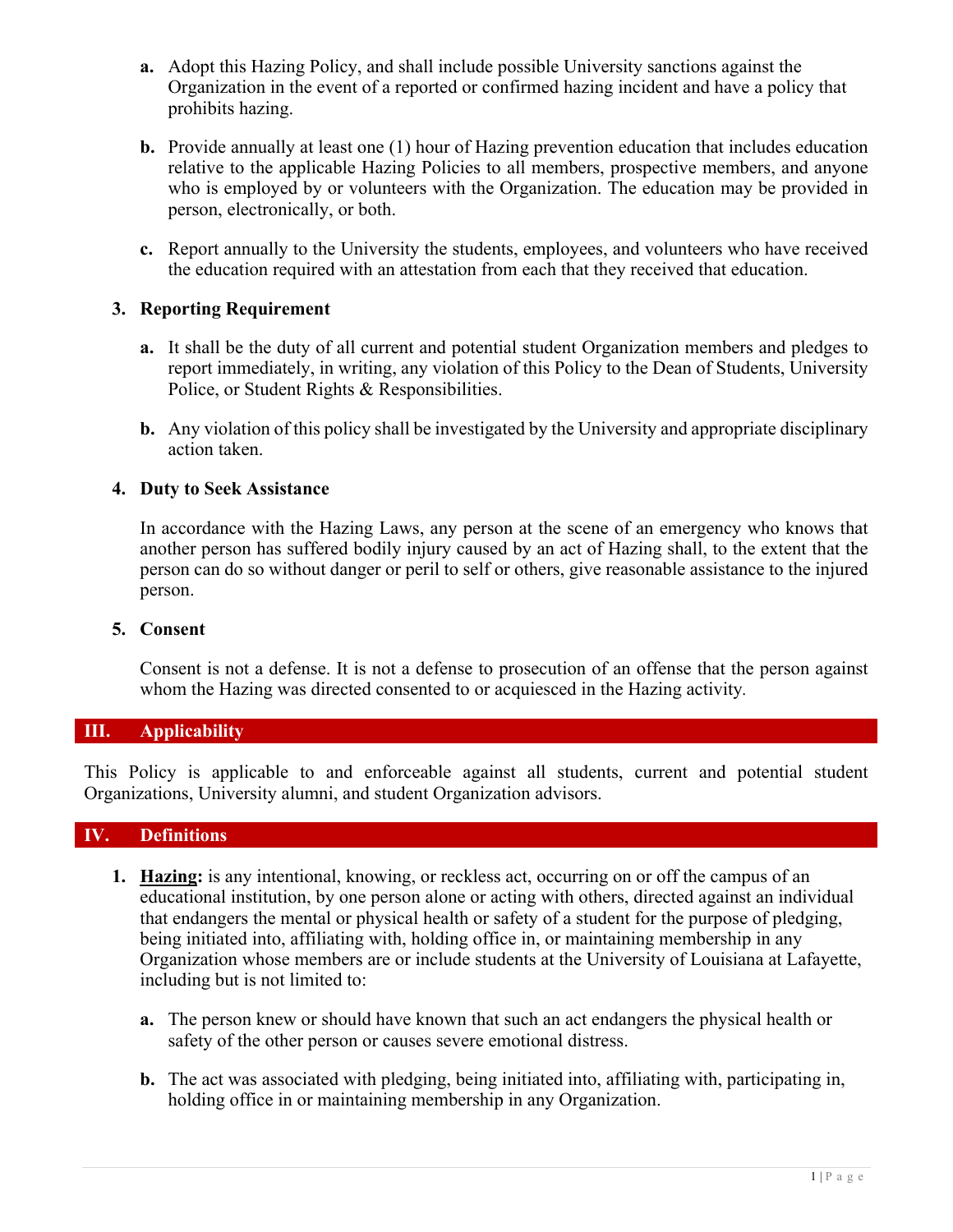Hazing includes but is not limited to any of the following acts associated with pledging, being initiated into, affiliating with, participating in, holding office in, or maintaining membership in any Organization:

- **a.** Physical brutality, such as whipping, beating, paddling, striking, branding, electric shocking, placing of a harmful substance on the body, or similar activity.
- **b.** Physical activity, such as sleep deprivation, exposure to the elements, confinement in a small space, or calisthenics, that subjects the other person to an unreasonable risk of harm or that adversely affects the physical health or safety of the individual or causes severe emotional distress.
- **c.** Activity involving consumption of food, liquid, or any other substance, including but not limited to an alcoholic beverage or drug, that subjects the individual to an unreasonable risk of harm that adversely affects the physical health or safety of the individual or causes severe emotional distress.
- **d.** Activity that induces, causes, or requires an individual to perform a duty or task that involves the commission of a crime or an act of Hazing.
- **e.** All forms of physical activity not part of an organized and voluntary athletic contest or not specifically directed toward constructive work.
- **f.** Any activity that might reasonably bring physical harm to an individual.
- **g.** Any activity that would be viewed by a reasonable person as subjecting an individual to embarrassment, degradations, humiliation, ridicule, or intimidation.
- **h.** Any action or situation which may lead to compromising an individual's self-respect, moral or religious values, or suffering mental or emotional harm.
- **i.** Kidnapping, imprisoning, or abandoning an individual which endangers the health or safety of that individual.
- **j.** Planned activities intended to interfere with an individual's employment or family obligations.
- **k.** Explicitly or implicitly requiring an individual to wear any degrading, inappropriate, or uncomfortable garments.
- **l.** Preventing individuals from wearing any required garments or accessories.
- **m.** Activities involving placement of substances on or in the body of an individual (e.g., eggs, paint, honey, etc.).
- **n.** Explicitly or implicitly subjecting an individual to cruel and unusual psychological conditions and/or any form of verbal harassment.
- **o.** Any form of personal servitude (e.g., driving, cleaning rooms, serving meals, washing cars, purchasing items on another's behalf, etc.).
- **p.** Explicitly or implicitly forcing participation in any activity which is illegal, perverse, publicly indecent, or contrary to the individual's genuine morals and/or beliefs (e.g., public profanity, indecent or lewd conduct, sexual gestures in public, etc.).
- **q.** Individuals being solely responsible for an Organization's chapter obligations.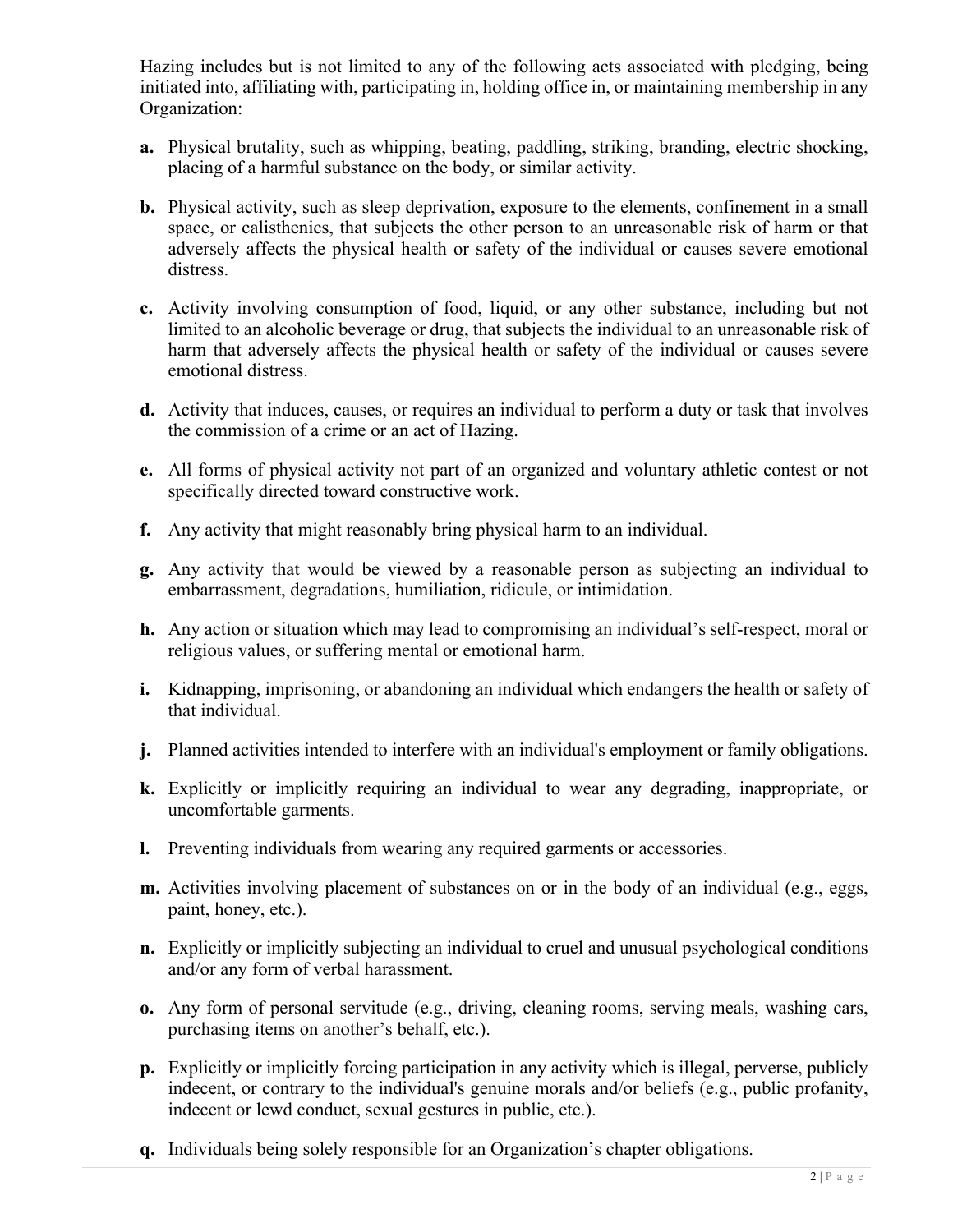**r.** Explicitly or implicitly causing, inducing, pressuring, coercing, or requiring an individual to violate any federal, state, or local law, and/or University policy.

It is important to note, physical activity that is normal, customary, and necessary for a person's training and participation in an athletic, physical education, military training, or similar program sanctioned by the postsecondary education institution is not considered "Hazing."

- **2. Organization:** is a fraternity, sorority, association, corporation, order, society, corps, cooperative, club, service group, social group, band, spirit group, athletic team, or similar group whose members are primarily students at, or former students of, a postsecondary education institution, including the national or parent Organization of which any of the underlying entities provided for in this definition is a sanctioned or recognized member at the time of the Hazing.
- **3. Pledging:** is any action or activity related to becoming a member of an Organization, including recruitment and rushing.
- **4. Appropriate Authority:** is:
	- **a.** Any state or local law enforcement agency;
	- **b.** A 911 Public Safety Answering Point, as defined in Title 33 of the Louisiana Revised Statutes of 1950;
	- **c.** Emergency medical personnel;
	- **d.** Dean of Students; and/or
	- **e.** Student Rights & Responsibilities.
- **5. Reckless Behavior:** is an activity or behavior in which a reasonable person knew or reasonably should have known that the activity or behavior may result in injury to another, including but not limited to excessive consumption of alcohol, binge drinking, drag racing, consumption of any controlled dangerous substance, acts of Hazing, or other similar activity.
- **6. Serious Bodily Injury:** is bodily injury that involves unconsciousness, extreme physical pain, or protracted and obvious disfigurement, or protracted loss or impairment of the function of a bodily member, organ, or mental faculty, death, or a substantial risk of death.

## **V. Reporting & Sanctions**

#### **1. Organizations and Affiliates**

- **a.** If an Organization has taken disciplinary action against one of its members for Hazing or has reason to believe that any member of the Organization has participated in an incident of Hazing, the Organization shall report the incident as soon as practicable to the Dean of Students or her designee.
- **b.** If an Organization or any of its members has been disciplined by a parent Organization for Hazing, the Organization shall report the Hazing for which the Organization was disciplined as soon as practicable to the Dean of Students or her designee.
- **c.** A standardized form that Organizations shall use in making the reports required is attached to this Policy as Appendix A.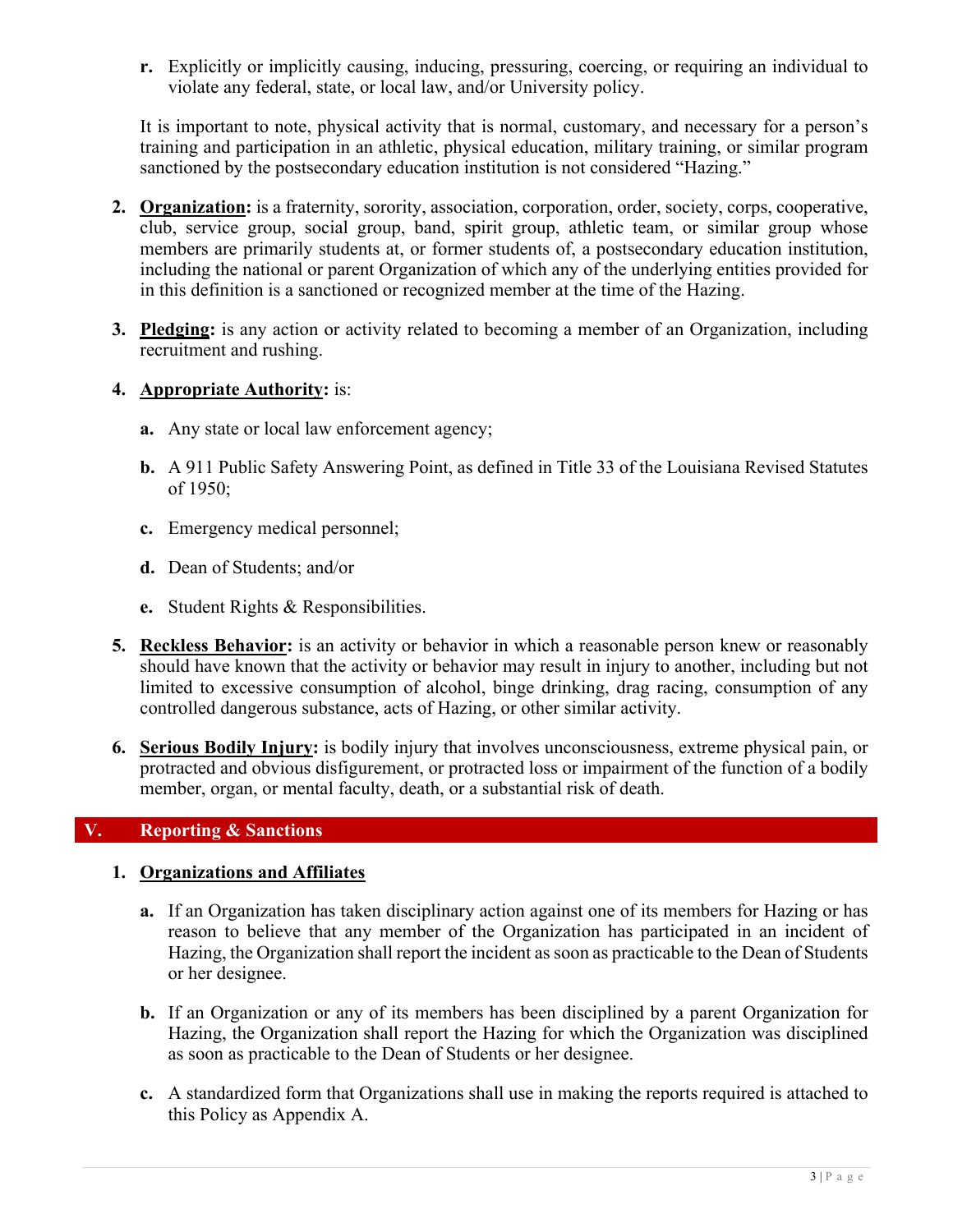**d.** If any person serving as a representative or officer of an Organization (including, but not limited to, any representative, director, trustee, or officer of any national or parent organization) knew and failed to report, as soon as practicable under the circumstances, to law enforcement that one or more of the Organization's members were Hazing another person, the Organization may be subject to penalties under La. R.S. 14:40.8.

## **2. Students**

- **a.** Any student who violates the provisions of the Hazing Laws and/or this Policy shall be expelled, suspended, or dismissed from the University; will not be permitted to return for at least one semester; and may be subject to criminal charges.
- **b.** Any student who fails to seek assistance as defined by the Hazing Laws and this Policy shall be subject to the penalties outlined in La. R.S. 14:40.8.
- **c.** Personally identifiable information of any person who reports or witnesses violations of the Student Code of Conduct or other policy intended for the safety of students or employees of the University is protected from Louisiana public record laws, unless access to this information is specifically required by other provisions of Louisiana or federal law or court order.

## **3. University**

- **a.** When the University receives a report alleging the commission of an act or acts of Hazing by one or more members of an Organization, the University shall:
	- i. Report, as soon as practicable under the circumstances, the alleged act or acts to University Police or the law enforcement agency having jurisdiction in the place where the alleged act or acts of Hazing occurred. The information reported to law enforcement shall include all details received by the University relative to the alleged incident, with no information being redacted, including the name of all individuals alleged to have committed the act or acts of Hazing; and
	- ii. Document in writing all actions taken with regard to the report, including but not limited to the date the report was received, reports made to law enforcement as provided in R.S. 14:40.8, and any other information relative to the University's investigation, processing, and resolution of the incident.
- **b.** A standardized form that the University shall use to document such reports made to law enforcement as provided by La. R.S. 14:40.8 and the manner in which each hazing incident is handled and resolved at the University level is attached to this Policy as Appendix B.
- **c.** If the University fails to comply with the provisions of the Hazing Laws it may be subject to the penalties outlined in La. R.S. 14:40.8, including payment of a fine up to ten thousand dollars.

## **VI. Appendices**

The following Appendices are incorporated into this Policy:

- **1.** Appendix A Hazing Report Form for Organizations
- **2.** Appendix B Hazing Report Form for Institutions